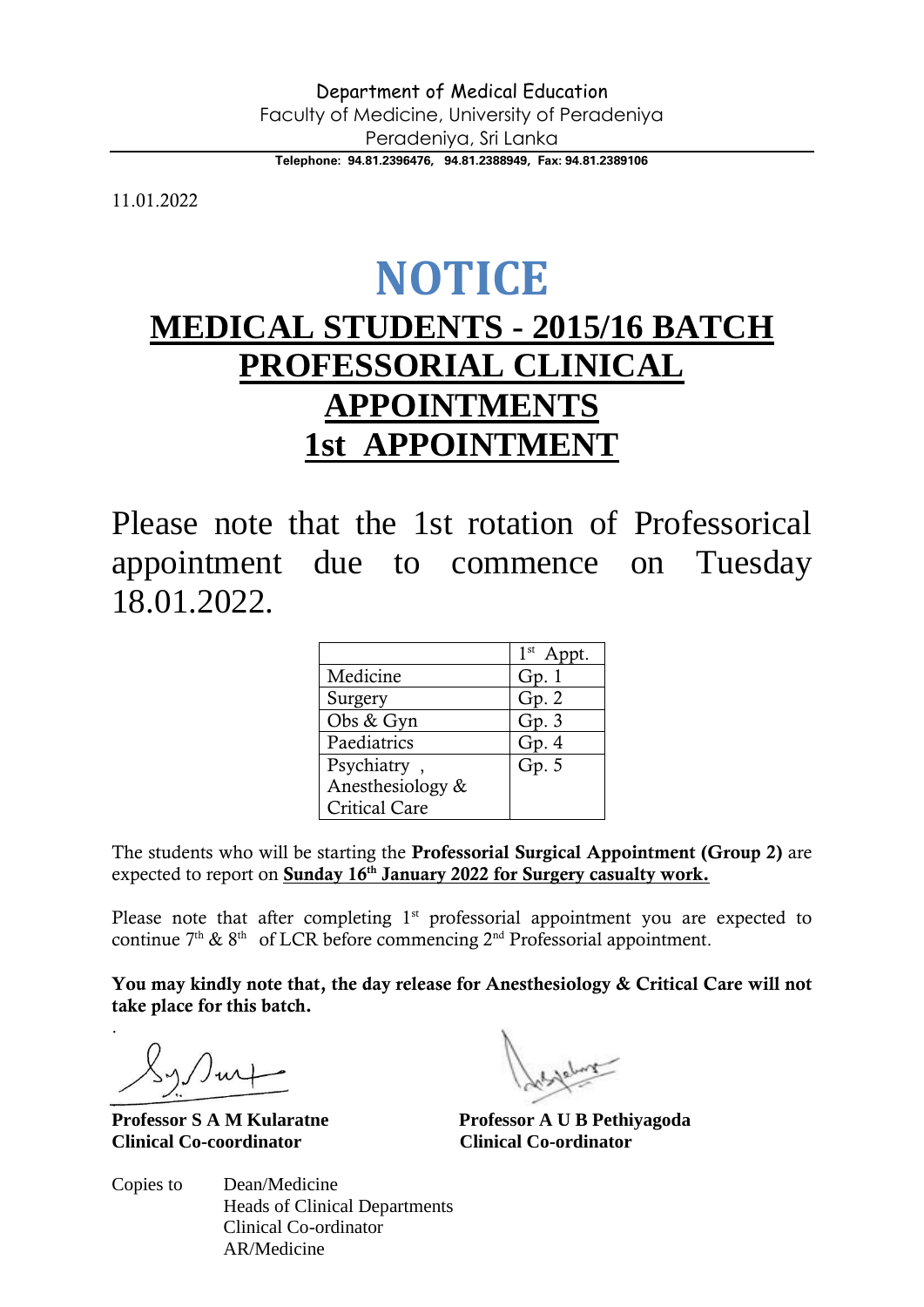| 1              | M/15/022 | Dahanayaka K.K.O.S., Mr.       |
|----------------|----------|--------------------------------|
| 2              | M/15/144 | Premarathna J.A.V.S., Miss.    |
| 3              | M/15/127 | Marasinghe N.G.G.N.L., Mr.     |
| $\overline{4}$ | M/15/175 | Sominda H.K.A.S.P., Miss.      |
| 5              | M/15/196 | Wickramasinghe H.D.R.Y., Miss. |
| 6              | M/15/108 | Kumara G.P.J., Mr.             |
| 7              | M/15/107 | Kumanayaka T.T., Miss.         |
| 8              | M/15/037 | Dilhani W.G.G.A., Miss.        |
| 9              | M/15/190 | Weerarathna W.M.S., Miss.      |
| 10             | M/15/192 | Weerasinghe M.B., Mr.          |
| 11             | M/15/055 | Gajanayake L.D., Miss.         |
| 12             | M/15/010 | Amarathunga K.K.C., Mr.        |
| 13             | M/15/151 | Ramalka D.M.H., Miss.          |
| 14             | M/15/203 | Yogakumar S., Miss.            |
| 15             | M/15/137 | Nimsiya M.M.F., Miss.          |
| 16             | M/15/147 | Rajapaksha T.D.P.K., Miss.     |
| 17             | M/15/040 | Dissanayake D.M.V.C., Miss.    |
| 18             | M/15/171 | Sathsarani M.V.N., Miss.       |
| 19             | M/15/073 | Ihthisham A.M., Mr.            |
| 20             | M/15/112 | Lakshan G.M.D., Mr.            |
| 21             | M/15/131 | Mohamed Sajath M.M., Mr.       |
| 22             | M/15/150 | Rakkies A.R.M., Mr.            |
| 23             | M/15/089 | Kamalanathan S., Miss.         |
| 24             | M/15/129 | Mayoorethan R., Mr.            |
| 25             | M/15/076 | Jayantha H.M.P.T., Mr          |
| 26             | M/15/082 | Jayasinghe B.K.T.D.T., Mr.     |
| 27             | M/15/153 | Ranasooriya A.Y.K., Miss.      |
| 28             | M/15/093 | Karunarathne S.M.D.T., Miss.   |
| 29             | M/15/048 | Elango R., Miss.               |
| 30             | M/15/065 | Guyes B.A.K.M., Mr.            |
| 31             | M/15/195 | Wickramarathna M.B., Mr.       |
| 32             | M/15/032 | De Zoysa D.D.S., Miss.         |
| 33             | M/15/097 | Karunathilake M.G.C.W., Mr.    |
| 34             | M/15/092 | Karunarathne K.P.R.P., Miss.   |
| 35             | M/15/053 | Fernando S.C.J., Mr.           |
| 36             | M/15/052 | Fernando I.S.I.P., Miss.       |
| 37             | M/15/090 | Karunamuni P.K., Mr.           |
| 38             | M/15/088 | Jeyarajah S., Miss.            |
| 39             | M/15/045 | Edirisuriya K.W., Miss.        |
| 40             | M/15/110 | Kushan G.R.S., Mr.             |
| 41             | M/15/186 | Thrimani H.B.O., Miss.         |
| 42             | M/15/029 | De Silva K.H.S.A., Miss.       |

## **Medicine**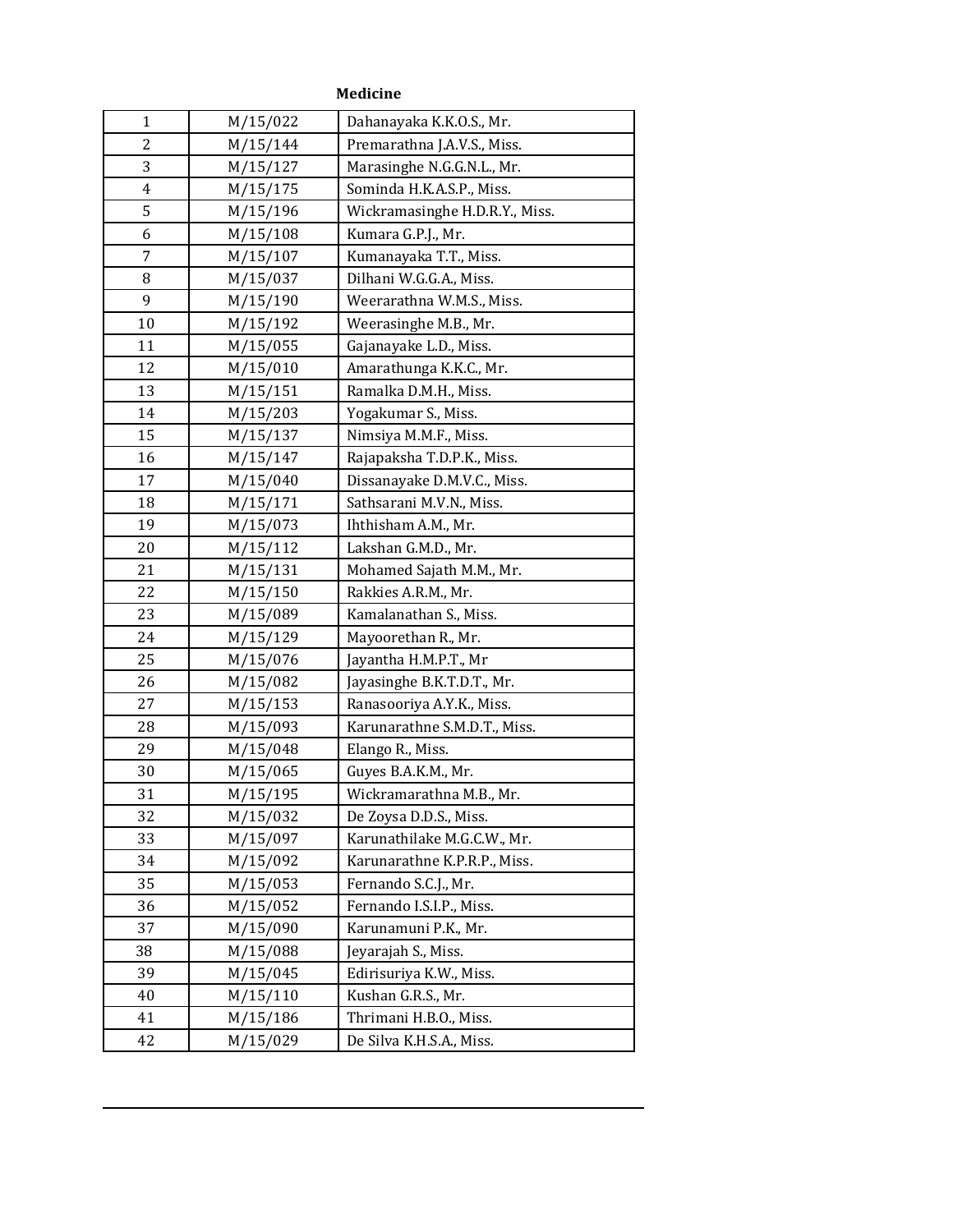| <b>Surgery</b> |             |                               |
|----------------|-------------|-------------------------------|
| $\mathbf{1}$   | M/15/015    | Bandara H.M.K.V.P., Miss.     |
| 2              | M/15/109    | Kumara T.A.S.P., Mr.          |
| 3              | M/15/103    | Kodippili G.M., Mr.           |
| 4              | M/15/016    | Bandaranayaka H.M.T.N., Mr.   |
| 5              | M/15/030    | De Silva L.A.N.U., Miss.      |
| 6              | M/15/178    | Suriyaarachchi S.E., Mr.      |
| 7              | M/15/143    | Pramudith T.H.D., Mr.         |
| 8              | M/15/071    | Hettiarachchi H.A.A.U.S., Mr. |
| 9              | M/15/004    | Adhikari A.M.S.R., Mr.        |
| 10             | M/15/122    | Mahipala M.M.P.D., Mr.        |
| 11             | M/15/064    | Gunawardhana A.C.B., Mr.      |
| 12             | M/15/185    | Thishankan N., Mr.            |
| 13             | M/15/025    | Dayarathna D.M.M.P., Mr.      |
| 14             | M/15/070    | Herath H.M.S.H., Mr.          |
| 15             | M/15/149    | Rajasinghe R.A.S.P., Miss.    |
| 16             | M/15/087    | Jeevaruban S., Mr.            |
| 17             | M/15/081    | Jayashan H.M.T.A., Mr.        |
| 18             | M/15/135    | Narmatha V., Miss.            |
| 19             | M/15/080    | Jayasena M.D.C., Miss.        |
| 20             | M/15/050    | Epasinghe E.G.U., Miss.       |
| 21             | M/15/156    | Rathnayaka R.M.D.L., Miss.    |
| 22             | M/15/079    | Jayasena L.R.D.C., Miss.      |
| 23             | M/15/023    | Daraniyagala D.H.U., Mr.      |
| 24             | M/15/024    | Dasanayake K.M.A.P., Mr.      |
| 25             | M/15/177    | Suriyaarachchi L.M., Mr.      |
| 26             | M/15/009    | Amarapathi A.M.U.N., Miss.    |
| 27             | M/15/051    | Erandi M.G.S., Miss.          |
| 28             | M/15/202    | Wijethunge W.W.M.N.L., Mr.    |
| 29             | M/15/042    | Dissanayake H.M.Y., Miss.     |
| 30             | M/15/054    | Fernando W.A.W.D., Miss.      |
| 31             | M/15/008    | Amarakoon A.A.L.I.S., Miss.   |
| 32             | M/15/018    | Chalangana G.K.D., Mr.        |
| 33             | M/15/066    | Hafsa M.H.F., Miss.           |
| 34             | M/15/067    | Handapangoda K.I., Miss.      |
| 35             | M/15/180    | Thalha M.A.M., Mr.            |
| 36             | M/15/128    | Mathutishan K., Mr.           |
| 37             | M/15/148    | Rajaratnam A., Miss.          |
| 38             | M/15/033    | Deluxan S., Mr.               |
| 39             | M/15/FQ/001 | Manju Tamang, Miss.           |
| 40             | M/15/FQ/004 | Hridaya Kafley, Miss.         |
| 41             | M/15/FQ/005 | Dechen Choki, Miss.           |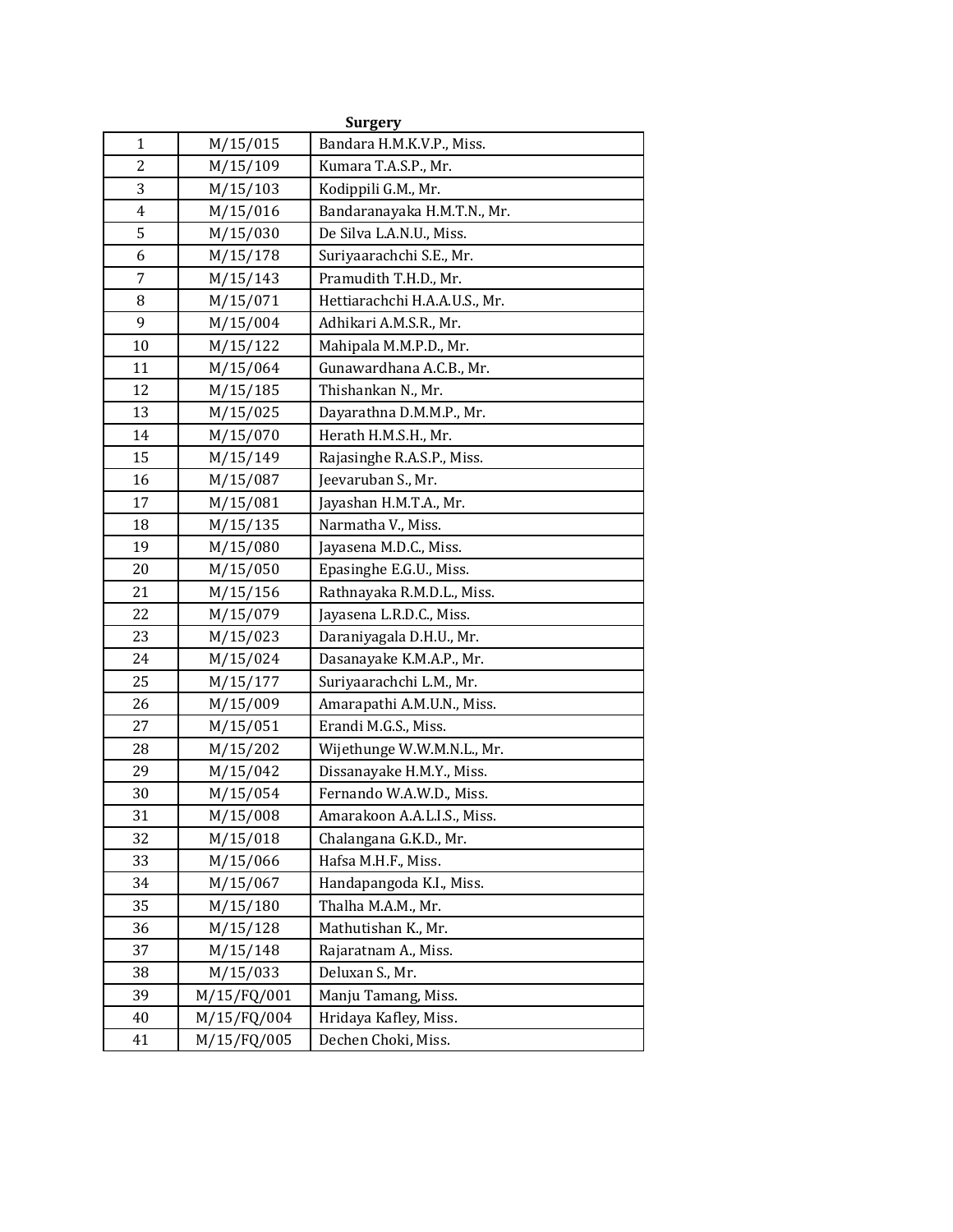| Obs & Gyn      |          |                                  |
|----------------|----------|----------------------------------|
| 1              | M/15/028 | De Silva G.P.D.N., Miss.         |
| 2              | M/15/138 | Oshadi J.P.N., Miss.             |
| 3              | M/15/014 | Bamunuarachchi B.A.R.A.A., Miss. |
| $\overline{4}$ | M/15/155 | Ranjith L.M.K.A., Mr.            |
| 5              | M/15/126 | Marasingha M.P.H.H., Mr.         |
| 6              | M/15/058 | Gopalapillai A., Miss.           |
| 7              | M/15/085 | Jayawardhana K.K.S.S., Mr.       |
| 8              | M/15/013 | Athukorala A.E.S., Miss.         |
| 9              | M/15/198 | Wickramasinghe N.D., Miss.       |
| 10             | M/15/193 | Weerasuriya W.M.C.A., Miss.      |
| 11             | M/15/117 | Madhubhashini G.G.P., Miss.      |
| 12             | M/15/091 | Karunarathne K.M.S., Miss.       |
| 13             | M/15/006 | Ahamed M.N.A., Mr.               |
| 14             | M/15/141 | Perera R.T.P., Miss.             |
| 15             | M/15/116 | Maddumabandara W.M.P, Miss.      |
| 16             | M/15/160 | Rupasinghe R.A.G.S., Miss.       |
| 17             | M/15/069 | Hapuarachchi N.D.N., Miss.       |
| 18             | M/15/118 | Madhushika J.S.D., Miss.         |
| 19             | M/15/204 | Yogalingam K., Miss.             |
| 20             | M/15/113 | Liyanage D.M., Miss.             |
| 21             | M/15/189 | Wasmila T.J.G., Miss.            |
| 22             | M/15/173 | Senanayaka D.M.B.T.J., Mr.       |
| 23             | M/15/201 | Wijesinghe K.G.S.T., Miss.       |
| 24             | M/15/038 | Dilshan M.A., Mr.                |
| 25             | M/15/061 | Gunasingha K.D.Y., Miss.         |
| 26             | M/14/168 | Somarathne T.A.S. Mr             |
| 27             | M/15/176 | Sumanasekara D.G.R.D., Mr.       |
| 28             | M/15/111 | Lakmali W.G.N., Miss.            |
| 29             | M/15/021 | Charukeshi N.L.N.P., Miss.       |
| 30             | M/15/105 | Kularatne S.A.M.D.A., Miss.      |
| 31             | M/15/123 | Maleesha K.A.S., Miss.           |
| 32             | M/15/096 | Karunasena P.D.K.G., Miss.       |
| 33             | M/15/026 | Dayarathna W.A.S.N., Miss.       |
| 34             | M/15/182 | Tharangani L.A.U., Miss.         |
| 35             | M/15/007 | Alahakoon A.E., Miss.            |
| 36             | M/15/162 | Sachindra J.L.A.A., Miss.        |
| 37             | M/15/140 | Perera G.G.N.D., Miss.           |
| 38             | M/15/165 | Samarakoon S.M.K.G.H., Mr.       |
| 39             | M/15/011 | Amarathunga M.M., Miss.          |
| 40             | M/15/181 | Thananchayan S., Miss.           |
| 41             | M/15/068 | Hapuarachchi H.S.R., Miss.       |
| 42             | M/15/163 | Sahina S.F., Miss.               |
| 43             | M/15/003 | Abeyrathna K.S.A., Miss.         |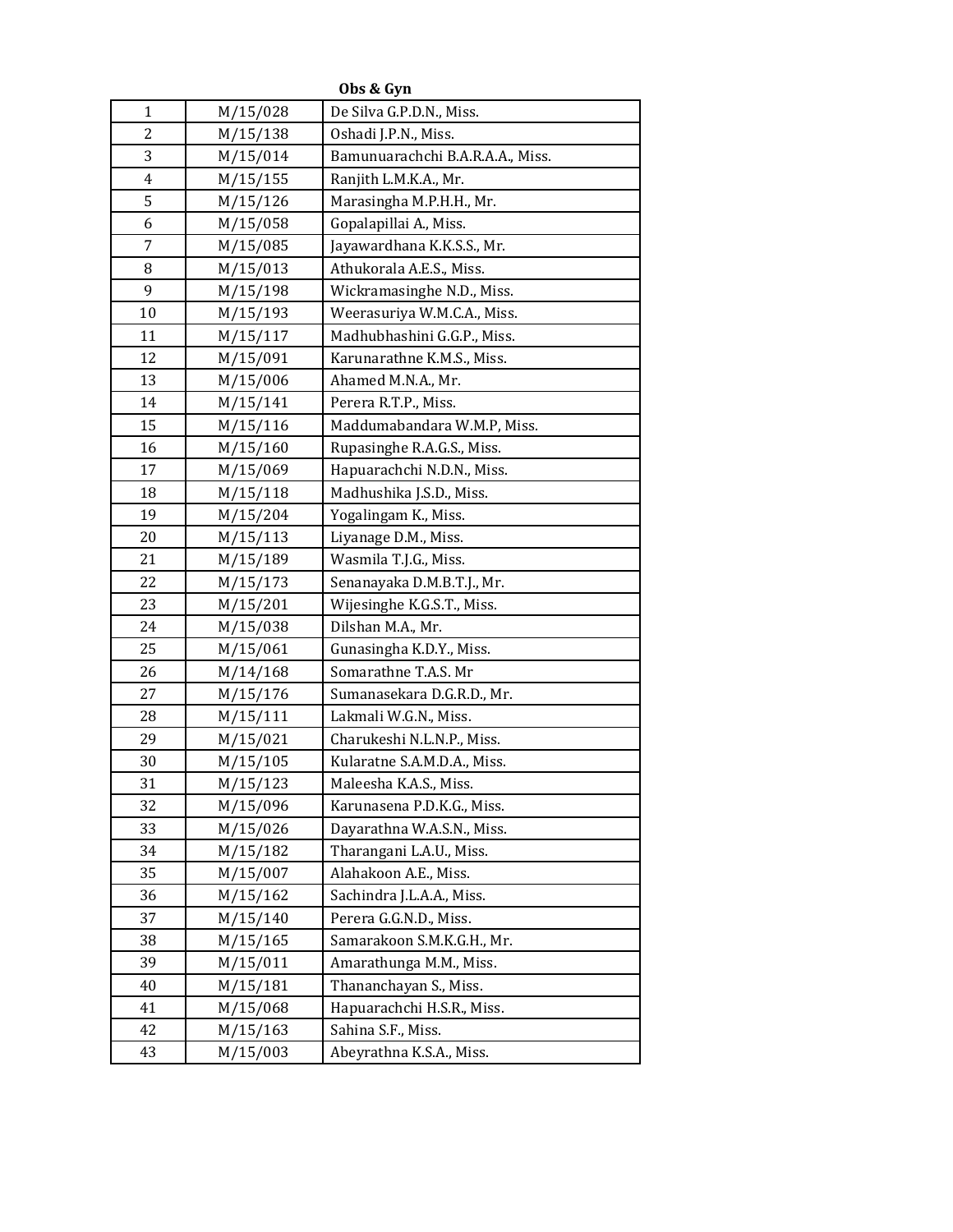| <b>Paediatrics</b> |             |                                    |
|--------------------|-------------|------------------------------------|
| $\mathbf{1}$       | M/15/086    | Jayawardhana M.G.R.N., Mr.         |
| $\overline{2}$     | M/15/133    | Nanayakkara K.A.D.N., Miss.        |
| 3                  | M/15/062    | Gunawardana A.D.S.U., Miss.        |
| 4                  | M/15/114    | Liyanage L.N.M., Miss.             |
| 5                  | M/15/001    | Abesekara C.T.G., Miss.            |
| 6                  | M/15/034    | Devindi A.C., Miss.                |
| 7                  | M/15/164    | Samaradivakara S.H.M.R.K.R., Miss. |
| 8                  | M/15/072    | Hewagampalage S.C., Mr.            |
| 9                  | M/15/047    | Ekanayake S.R.W.M.T.D., Miss.      |
| 10                 | M/15/167    | Samuditha B.W.J., Miss.            |
| 11                 | M/15/132    | Munasinghe M.R., Miss.             |
| 12                 | M/15/094    | Karunaratne K.I.S.N., Miss.        |
| 13                 | M/15/168    | Sandeepani K.H.A., Miss.           |
| 14                 | M/15/158    | Rathnayake R.M.A.T.K., Miss.       |
| 15                 | M/15/120    | Madushanka H.H.D., Mr.             |
| 16                 | M/15/049    | Emalka W.J., Mr.                   |
| 17                 | M/15/142    | Piyarathna R.P.K.C., Mr.           |
| 18                 | M/15/159    | Rotuwegama R.S.H.T., Miss.         |
| 19                 | M/15/100    | Kaushalya K.K.G.H., Miss.          |
| 20                 | M/15/041    | Dissanayake D.M.W.D.K., Miss.      |
| 21                 | M/15/130    | Meegasthenna E.M.Y.K.K., Miss.     |
| 22                 | M/15/124    | Manamperi M.M.J.P., Miss.          |
| 23                 | M/15/036    | Dilhani K.A.C., Miss.              |
| 24                 | M/15/063    | Gunawardana A.G.D., Mr.            |
| 25                 | M/15/166    | Sampath S.K.C.M., Mr.              |
| 26                 | M/15/205    | Yoshan Y.J., Mr.                   |
| 27                 | M/15/043    | Edirisinghe C.S., Mr.              |
| 28                 | M/15/102    | Kodikara K.K.K.S.M.A., Mr.         |
| 29                 | M/15/200    | Wijesinghe C.U., Miss.             |
| 30                 | M/15/027    | Dayasiri H.D.K.G., Mr.             |
| 31                 | M/15/035    | Dhanapala D.M.D.N.D., Miss.        |
| 32                 | M/15/FQ/002 | Dawa Zangmo, Miss.                 |
| 33                 | M/15/FQ/003 | Rinchen Zangmo, Miss.              |
| 34                 | M/15/169    | Sanjeewani K.H.A., Miss.           |
| 35                 | M/15/046    | Ekanayaka U.G.T.A.L., Mr.          |
| 36                 | M/15/188    | Wanaguru U.V., Miss.               |
| 37                 | M/15/084    | Jayasinghe H.V.D.C.M.A., Miss.     |
| 38                 | M/15/005    | Adikari A.M.C.M., Mr.              |
| 39                 | M/15/056    | Gimhani K.T.N., Miss.              |
| 40                 | M/15/197    | Wickramasinghe H.V.S., Mr.         |
| 41                 | M/15/002    | Abeykoon P.A., Mr.                 |
| 42                 | M/15/095    | Karunaratne Y.M.U.W., Miss.        |
| 43                 | M/15/039    | Dilshan U.K.A., Mr.                |